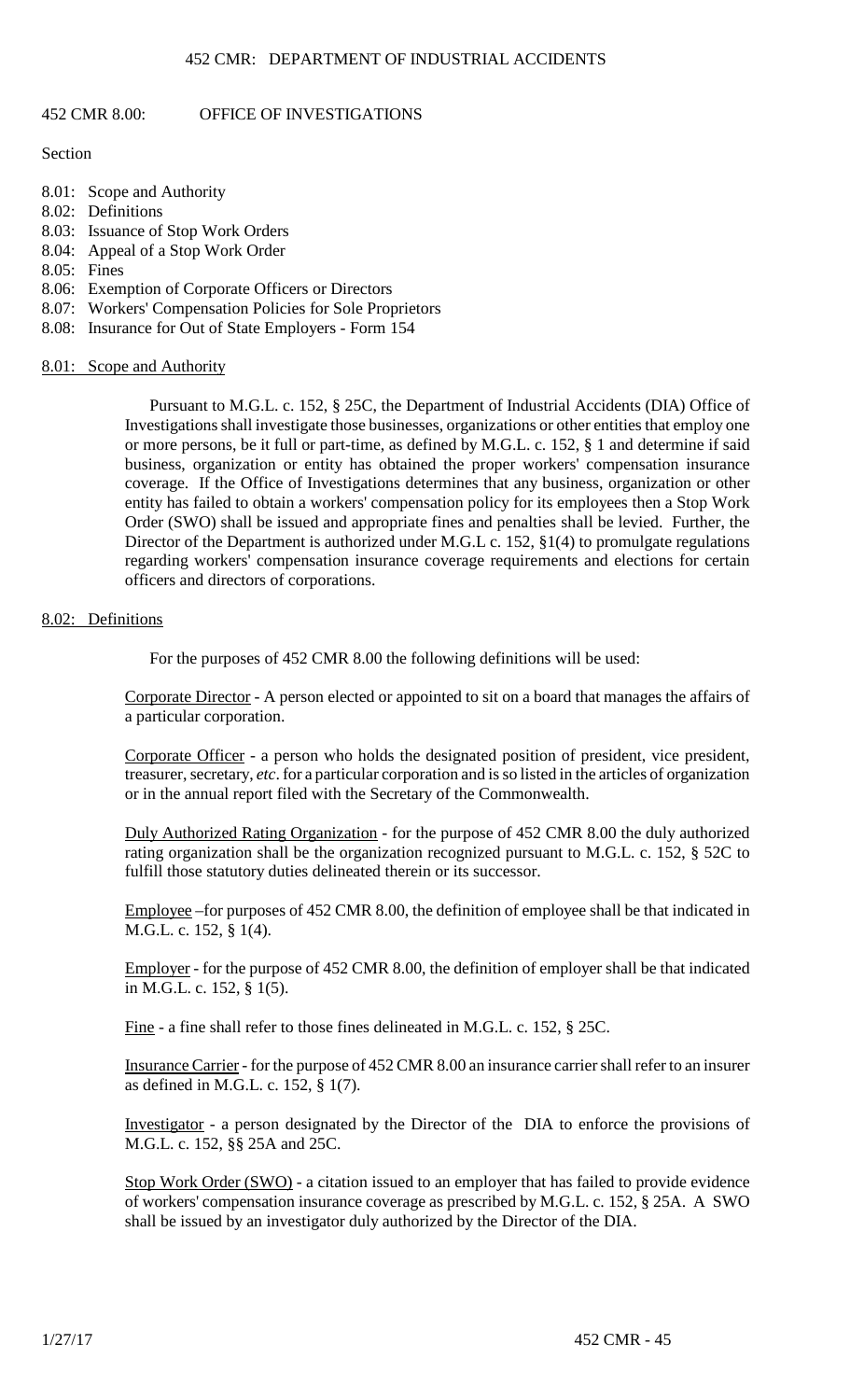## 8.03: ISSUANCE OF STOP WORK ORDERS

UPON DISCOVERY THAT AN EMPLOYER IS IN VIOLATION OF M.G.L. C. 152, § 25A, THE DIA SHALL ISSUE IS UPON  $\overline{S}$ A SWO AND SERVE IT UPON THE EMPLOYER. SERVICE OF THE SWO IS PROPER IF IT IS SERV EMPLOYER PERSONALLY, IF THE EMPLOYER IS AN INDIVIDUAL; UPON A CORPORATE OFFIC IS A CORPORATION: OR UPON A REPRESENTATIVE OR AGENT OF THE EMPLOYER. THE SW PROPERLY SERVED BY LEAVING A COPY OF THE SWO AT THE EMPLOYER'S LAST AND USUAL THE DATE OF SERVICE SHALL BE NOTED ON THE SWO AND SAID DATE SHALL BE USED TO CA penalties pursuant to M.G.L. c. 152, § 25C.

# 8.04: Appeal of a Stop Work Order

may appeal said order on its merits. A HEARING WILL BE GRANTED PER M.G.L. C. 152, § 25 APPEAL MUST BE FILED WITH THE DIA NO LATER THAN TEN DAYS FROM THE DATE THE SWO SUPPORT ITS POSITION. AN EMPLOYER THAT APPEALS A SWO MAY CONTINUE TO OPERAT UPON WRITTEN REQUEST TO THE DIA, AN EMPLOYER WHO IS AGGRIEVED BY THE ISSUA AGGRIEVED EMPLOYER MAY, AT THE TIME OF THE HEARING, PROVIDE DOCUMENTS OR OT pending a final agency disposition.

## 8.05: Fines

FINES LEVIED AGAINST AN EMPLOYER WHO HAS BEEN PROPERLY SERVED WITH A SWO  $R$ to appeal or review.

## 8.06: Exemption of Corporate Officers or Directors

(1) PURSUANT TO M.G.L. C. 152, § 1(4), A CORPORATE OFFICER OR DIRECTOR WHO OWNS AT THE ISSUED AND OUTSTANDING STOCKIN A CORPORATION MAY ELECT TO BE EXEMPTED FR OF M.G.L. C. 152. SAID EXEMPTION MAY ONLY BE EXERCISED IF THE CORPORATE OFFICER(S) C SUBMITS A WAIVER OF HIS OR HER RIGHTS TO ANY CLAIM AS DELINEATED IN M.G.L. C. 152 SHALL BE IN THE FORM OF AN AFFIDAVIT PROMULGATED BY THE DIA AA*NFIAKNIO*WN AS FORN of Exemption for Certain Corporate Officers AND MAY BE SUBMITTED ELECTRONICALLY.

(2) TO BE VALID, ALL CORPORATE OFFICERS AND DIRECTORS WHO OWN 25% OR MORE OF OUTSTANDING SHARES OF THE CORPORATION MUST BE NAMED ON THE FORM 153. THERE THAN FOUR CORPORATE OFFICERS OR DIRECTORS NAMED ON THE FORM 153. ALL CORP DIRECTORS NAMED ON THE FORM 153 MUST ATTACH THEIR SIGNATURES TO THE DOCU CONSIDERED VALID. THE INFORMATION CONTAINED ON THE FORM 153 PROVIDED BY THE O WILL BE CHECKED AGAINST THE ARTICLES OF INCORPORATION AND THE ANNUAL REPO SECRETARY OF THE COMMONWEALTH. SHOULD THE INFORMATION CONTAINED IN THE FO THE INFORMATION CONTAINED IN THE DOCUMENTS ON FILE WITH THE SECRETARY OF THE C FORM 153 SHALL BE REJECTED AND THE EXEMPTION WILL NOT APPLY.

PROVISIONS OF M.G.L. C. 152 FOR THE EXEMPTION TO BE VALID. IF ONE OR MORE OF THE OFFICERS OR DIRECTORS WHO ARE ELIGIBLE FOR THE EXEMPTION DECIDE NOT TO WAIT WORKERS' COMPENSATION, THEY MUST DO SO BY MARKING THE BOXLOCATED BENEATH TH THE FORM 153 WHICH STATES "I WISH NOT TO EXERCISE MY RIGHT OF EXEMPTION." IF ANY OF OFFICERS OR DIRECTORS HAVE SIGNED THE FORM 153 AND INDICATED THAT THEY WILL NO OF EXEMPTION, THEN WORKERS' COMPENSATION COVERAGE MUST BE IN PLACE FOR THOS corporate officers or directors per M.G.L. c. 152, § 25A. Failure to do so shall be deemed a VIOLATION OF THE STATUTE AND THE CORPORATION WILL BE SUBJECT TO THE FINES AND IN M.G.L. C. 152, § 25C. WHETHER OR NOT AN ELIGIBLE CORPORATE OFFICER OR DIRECTOR E RIGHT OF EXEMPTION, ALL ELIGIBLE OFFICERS OR DIRECTORS MUST ATTACH THEIR SIGNA (3) NOT ALL CORPORATE OFFICERS AND DIRECTORS NEED TO EXERCISE THEIR RIGHT OF E 153 as a condition of the form being approved by the DIA.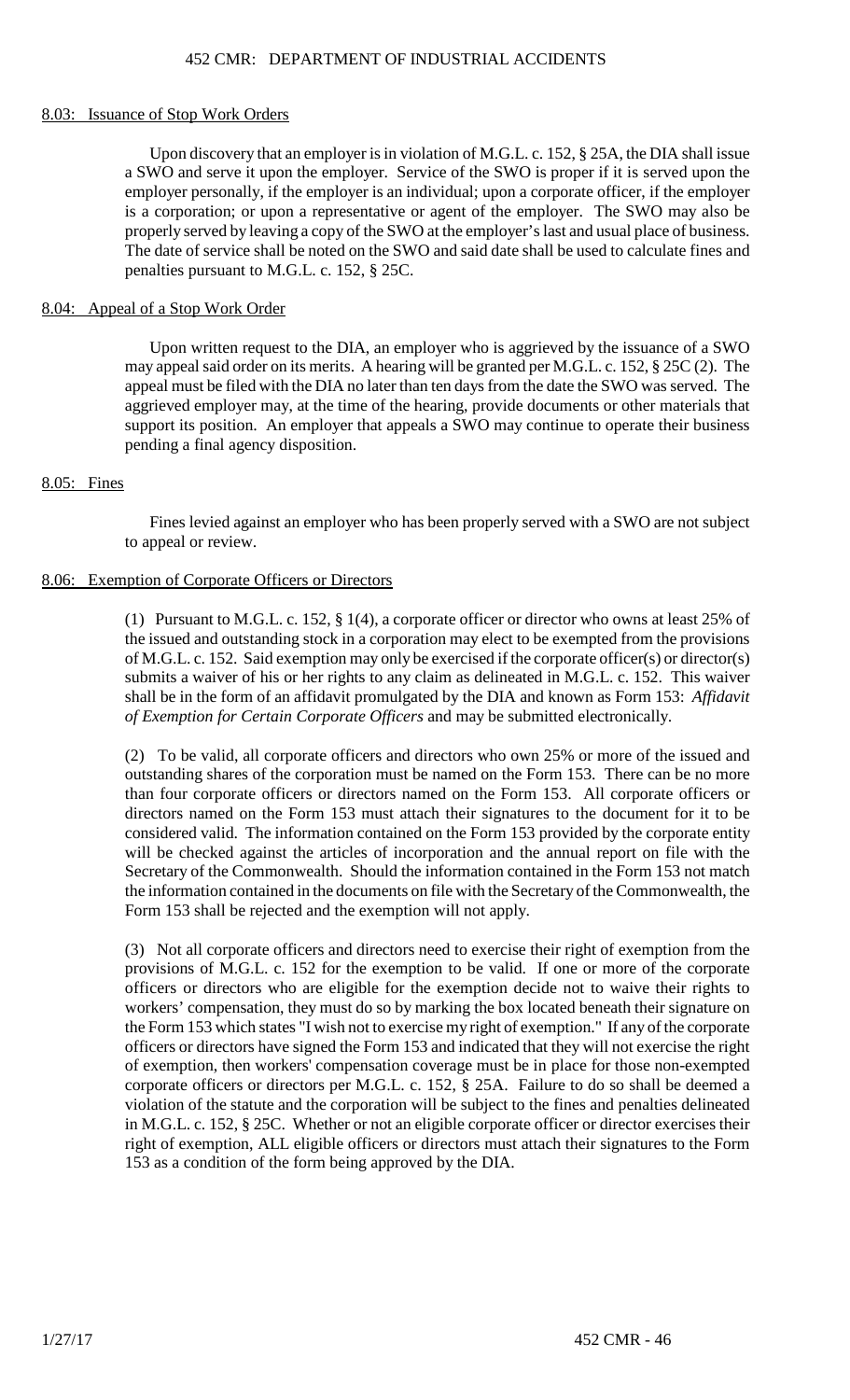#### 8.06: CONTINUED

(4) UPON REVIEW AND APPROVAL OF THE FORM 153 BY THE DIA, THE CORPORATE OF DIRECTOR(S) NAMED THEREIN SHALL BE DEEMED EXEMPT FROM THE PROVISIONS OF M.G.L. CORPORATION CARRIES WORKERS' COMPENSATION INSURANCE, THE CORPORATION MUST P APPROVED FORM 153 TO THE INSURANCE CARRIER AS PROOF THAT THE NAMED CORPOI DIRECTOR(S) HAVE BEEN PROPERLY EXEMPTED AND THAT WORKERS' COMPENSATION COVI REQUIRED FOR THOSE PERSONS. WHERE THE FORM 153 IS SUBMITTED IN PAPER FORM, THE C BE PROVIDED A COPY OF THE APPROVED FORM 153: A SELF-ADDRESSED STAMPED RETURN E BE INCLUDED WITH THE FORM 153 SUBMISSION FOR THIS PURPOSE. AN APPROVED FORM MARKED AS SUCH IN THE UPPER RIGHT HAND CORNER OF THE FORM AND WILL INDICATE TI and the initials of the DIRECTOR OF THE DIA AND/OR HIS OR HER DESIGNEE. NOTWITHSTANDING AND ANY ANY ANY ANY ANY EARLIER DATE INDICATED ON AN APPROVED FORM 153, THE EFFECTIVE DATE OF THE REQUIS existing workers' compensation policy shall be either:

(A) THE NEXT POLICY EFFECTIVE DATE FOLLOWING THE CARRIER'S RECEIPT OF THE APP **OR** 

(B) THE DAY FOLLOWING THE CARRIER'S RECEIPT OF THE APPROVED FORM 153 ALONG request that the election be made effective mid-term.

(5) IF, AFTER AN APPROVED FORM 153 HAS BEEN SUBMITTED TO A CARRIER, ONE OR MC  $\overline{\text{OFFICER(S)}}$  OR DIRECTOR(S) CHOOSES TO BE COVERED UNDER THE CURRENT WORKERS' CO HE OR SHE MUST SUBMIT A WRITTEN, OR ELECTRONIC, SIGNED REQUEST ON CORPORATE CARRIER. COVERAGE WILL BE MADE EFFECTIVE FOR THAT OFFICER(S) OR DIRECTOR(S)  $\lambda$ RECEIPT OF THE WRITTEN REQUEST. SUCH COVERAGE SHALL REMAIN IN EFFECT UNTIL CURRENT POLICY TERM. A NEW FORM 153 MUST BE SUBMITTED TO THE DIA AND THEN SENT

(6) A COPY OF THE APPROVED FORM 153 MUST BE SUBMITTED TO THE INSURANCE CARRIER  $\overline{\text{BASIS}}$ , prior to the renewal of any existing policy, as affirmation that the STA THEREIN REMAIN IN EFFECT. IF THE APPROVED FORM 153 IS NOT SUBMITTED TO THE CARR officers and directors shall be covered under the renewal policy.

(7) IF THE CORPORATE OFFICER(S) OR DIRECTOR(S) WHO HAVE EXERCISED THEIR RIGHT OF ONLY EMPLOYEES OF THE CORPORATION, SAID CORPORATION MAY LEGALLY OPERATE COMPENSATION INSURANCE. HOWEVER, SHOULD THAT SAME CORPORATION AT ANY TIM OTHER THAN THE NAMED CORPORATE OFFICERS OR DIRECTORS ON THE FORM 153, WORK COVERAGE MUST BE IN PLACE FOR THOSE EMPLOYEES PER M.G.L. C. 152, § 25A. WORKERST COMPENSATION INSURANCE COVERAGE MUST ALSO BE IN PLACE IF THAT SAME CORPOR (SUCH AS SUBCONTRACTORS) FOR WHOM IT MAY BE REQUIRED TO PROVIDE COVERA M.G.L. C. 152,  $\S$  18. FAILURE TO DO SO SHALL BE DEEMED A VIOLATION OF THE STATUT CORPORATION WILL BE SUBJECT TO THE FINES AND PENALTIES DELINEATED IN M.G.L. C. 15

(8) SHOULD THE STATUS OF ANY OR ALL OF THE CORPORATE OFFICERS OR DIRECTORS NA FORM 153 CHANGE, THE CORPORATION MUST SUBMIT A NEW FORM 153 TO THE DIA AND INSURANCE CARRIER IN WRITING OF THE CHANGE IN CORPORATE STATUS WITHIN TEN  $C_\ell$ CHANGE. A CHANGE IN CORPORATE STATUS SHALL INCLUDE THE REDUCTION IN OWNERSI EXEMPTED CORPORATE OFFICER OR DIRECTOR TO LESS THAN 25% OF ISSUED AND OUTST RESIGNATION OF ANY EXEMPTED CORPORATE OFFICER OR DIRECTOR: THE ADDITION OF A OFFICER OR DIRECTOR; OR OTHER CHANGES THAT MAKE A CORPORATE OFFICER OR DIRECTOR IN EXEMPTION UNDER M.G.L. C. 152, § 1(4). IF ANY CORPORATE OFFICER OR DIRECTOR HAS THE THE CORPORATION REDUCED TO BELOW 25%, BUT STILL MAINTAINS A POSITION IN THE COR COMPENSATION COVERAGE MUST BE OBTAINED FOR THAT CORPORATE OFFICER OR DIRECT LONGER BE ELIGIBLE FOR THE EXEMPTION. FAILURE TO DO SO SHALL BE DEEMED A VIOLAT and the corporation will be subject to the fines and penalties delineated in M.G.